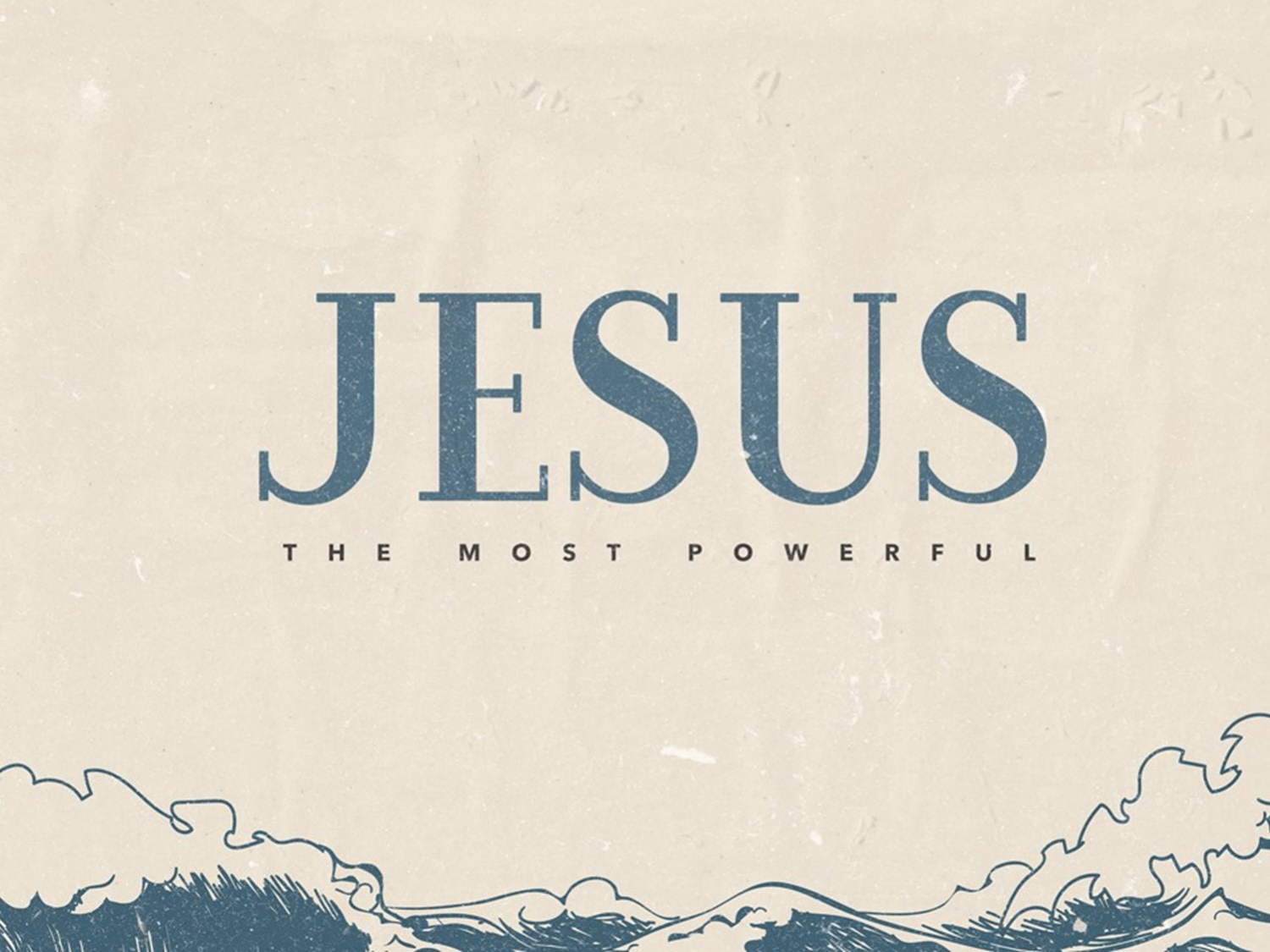## **The Lord's Vineyard**

**While the religious leaders rejected Jesus' authority, God the Father established Jesus to reign over all.**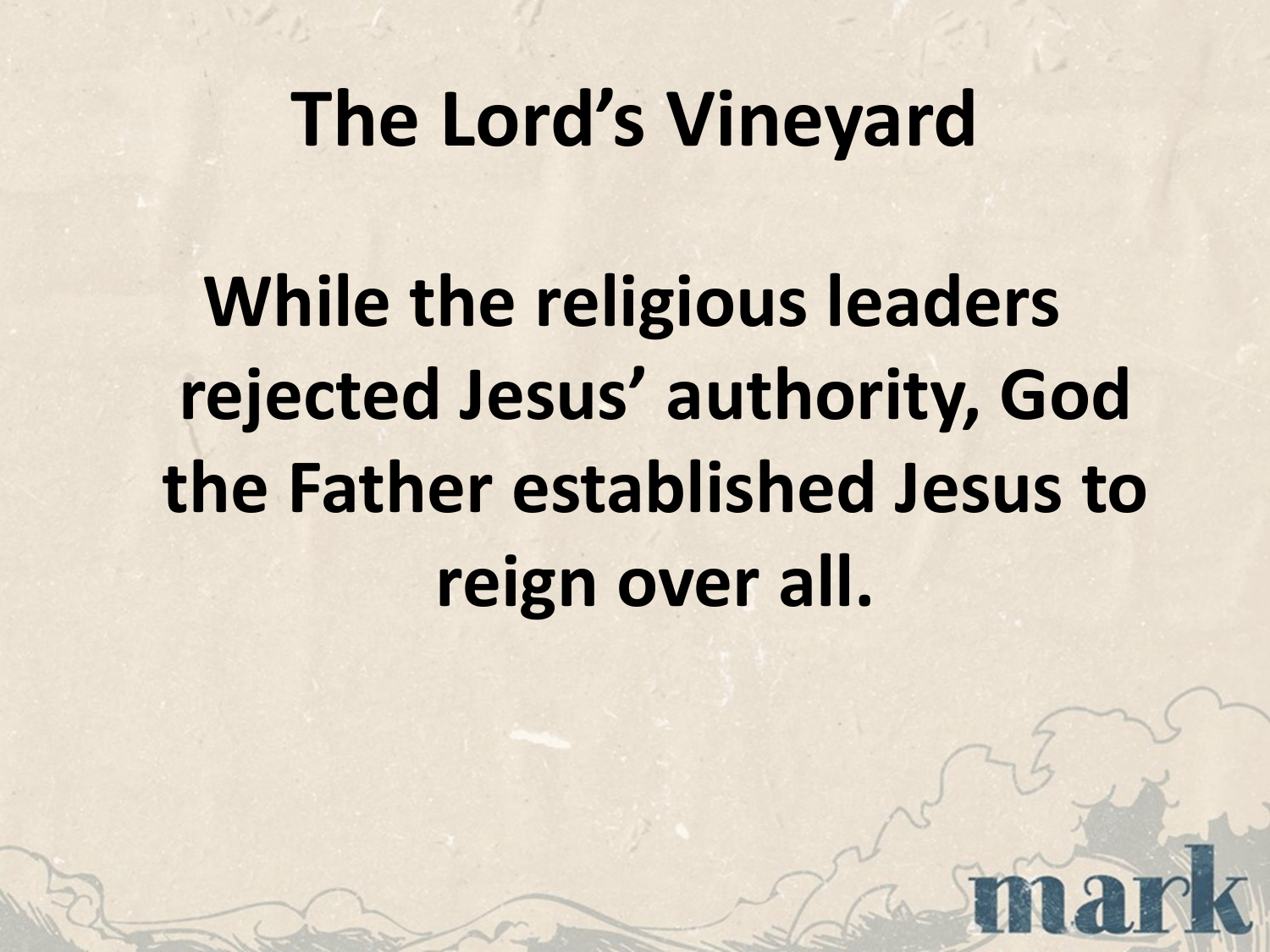## **The Lord's Vineyard**

**Mark 11:27**

nark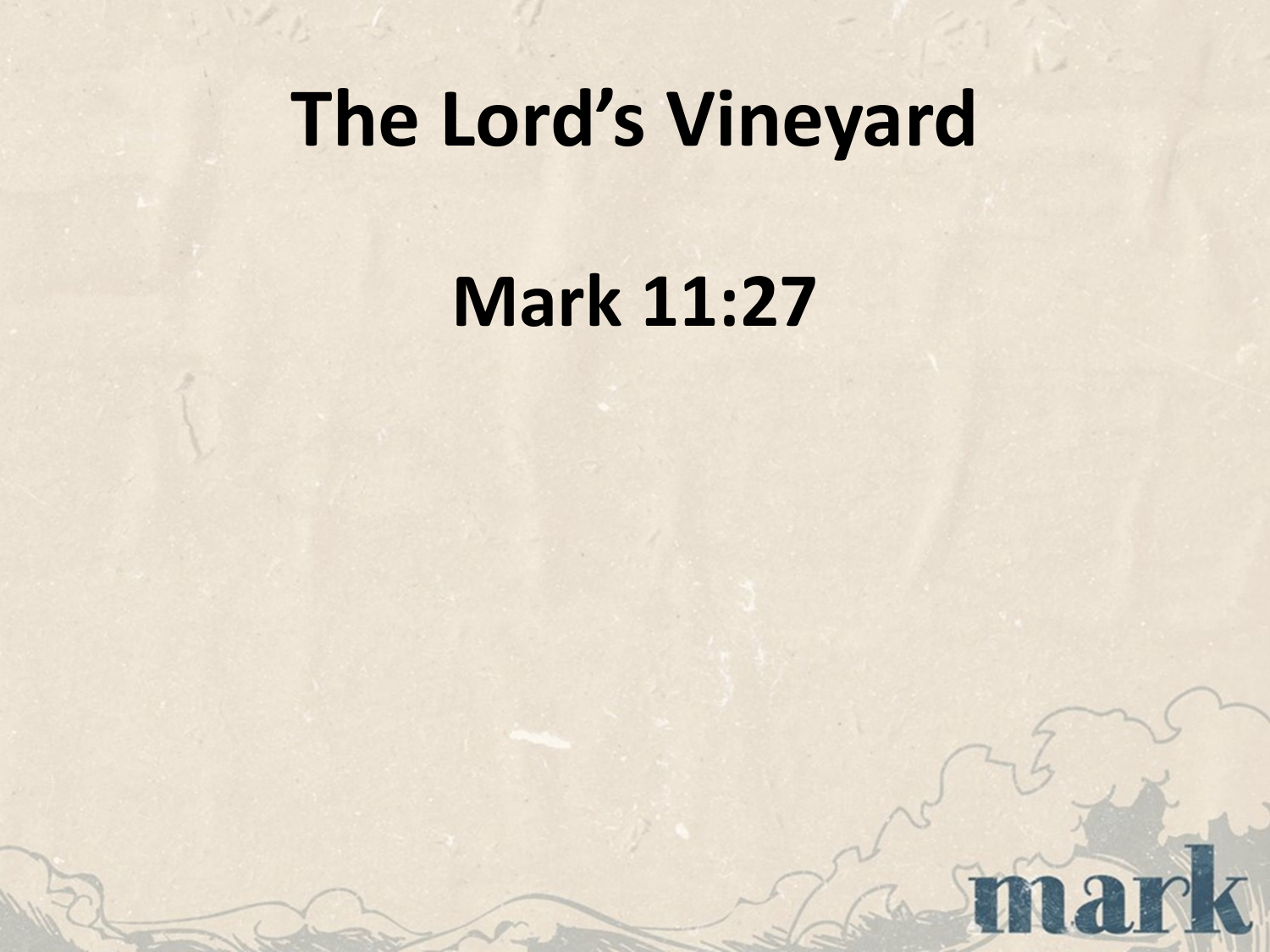**27And they came again to Jerusalem. And as he was walking in the temple, the chief priests and the scribes and the elders came to him, 28and they said to him, "By what authority are you doing these things, or who gave you this authority to do them?" 29Jesus said to them, "I will ask you one question; answer me, and I will tell you by what authority I do these things. 30Was the baptism of John from heaven or from man? Answer me." …**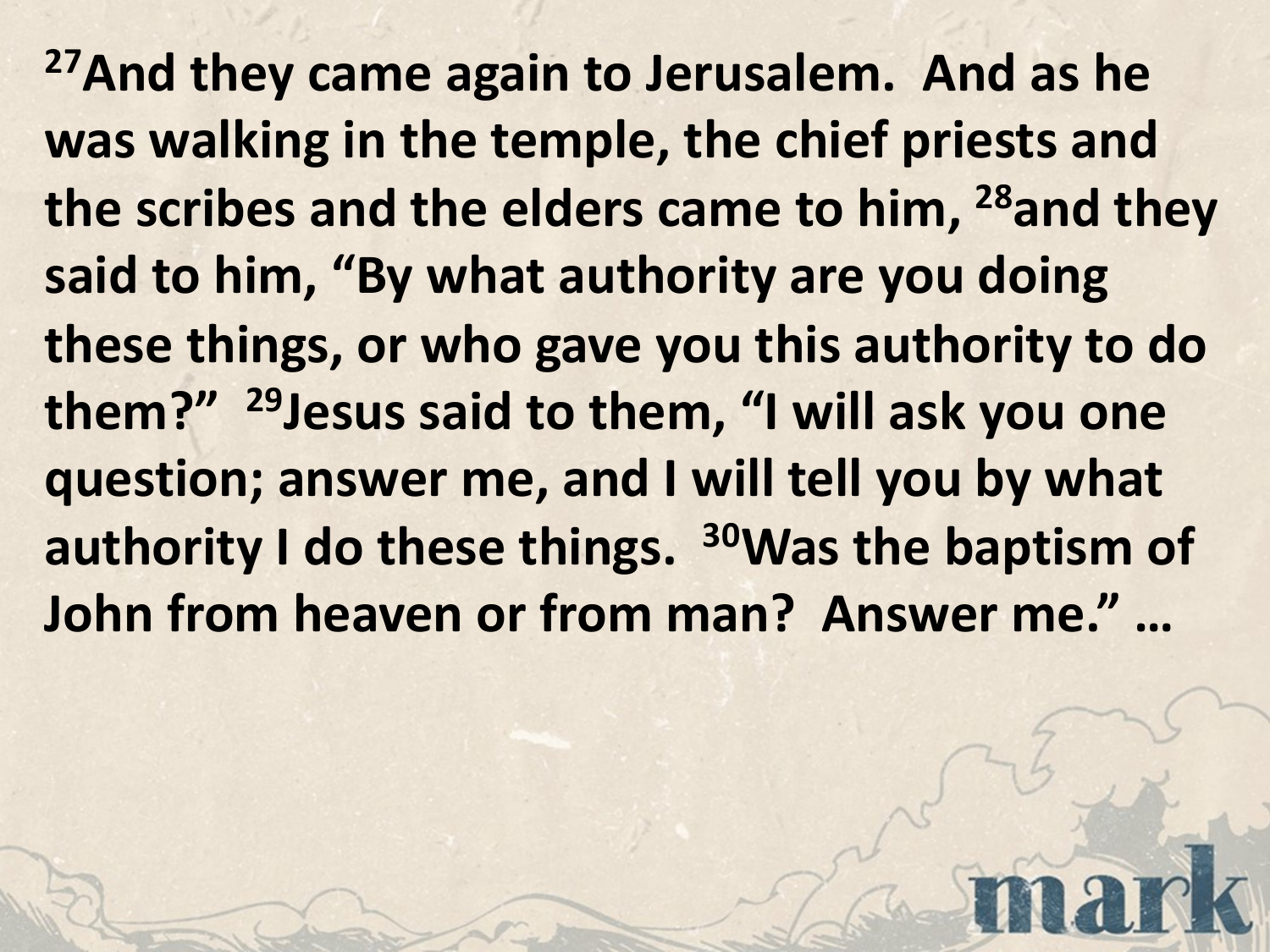**31And they discussed it with one another, saying, "If we say, 'From heaven,' he will say, 'Why then did you not believe him?' 32But shall we say, 'From man'?"—they were afraid of the people, for they all held that John really was a prophet. 33So they answered Jesus, "We do not know." And Jesus said to them, "Neither will I tell you by what authority I do these things."**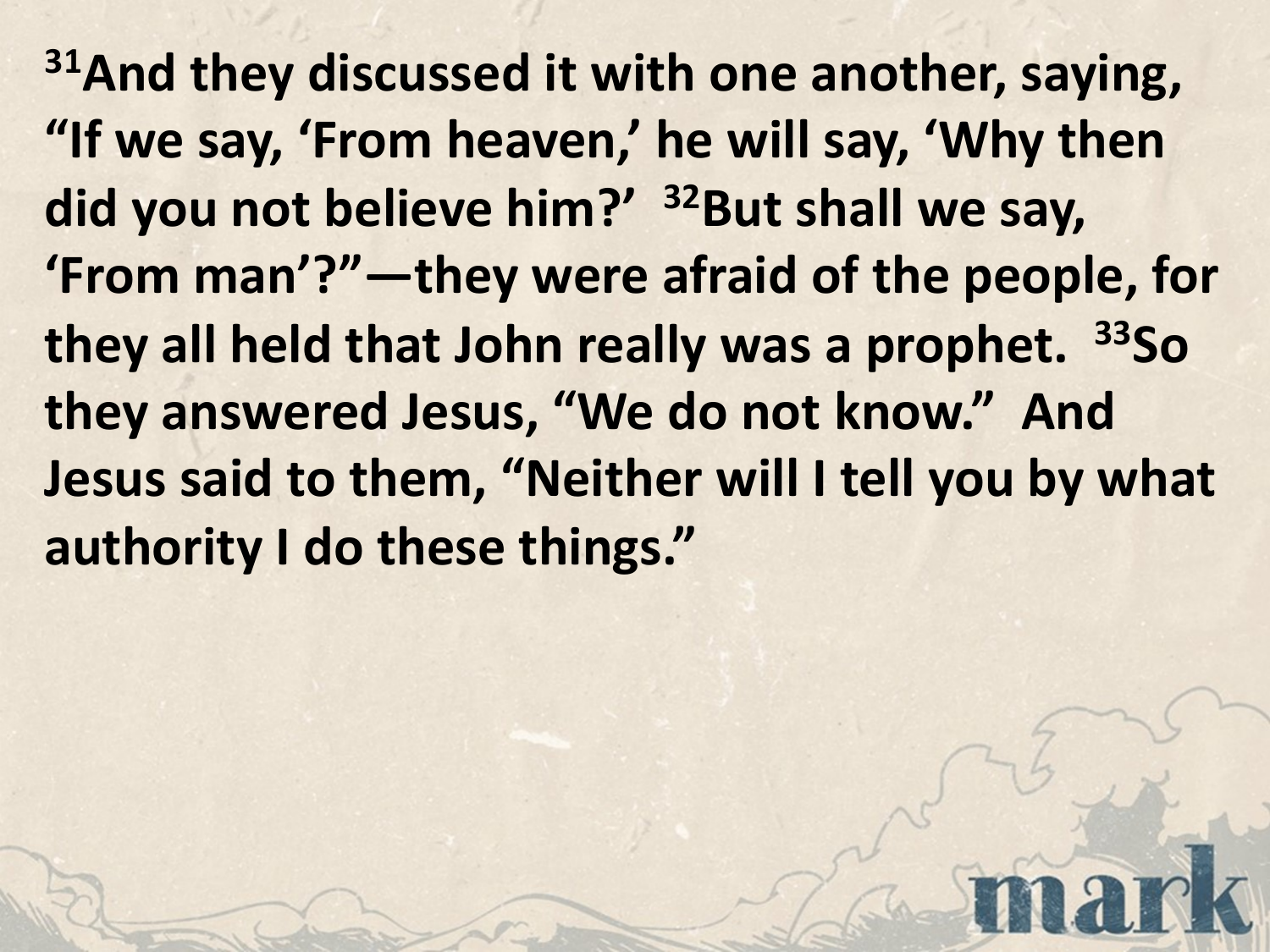<sup>1</sup> And he began to speak to them in parables. "A **man planted a vineyard and put a fence around it and dug a pit for the winepress and built a tower, and leased it to tenants and went into another country. 2When the season came, he sent a servant to the tenants to get from them some of the fruit of the vineyard. …**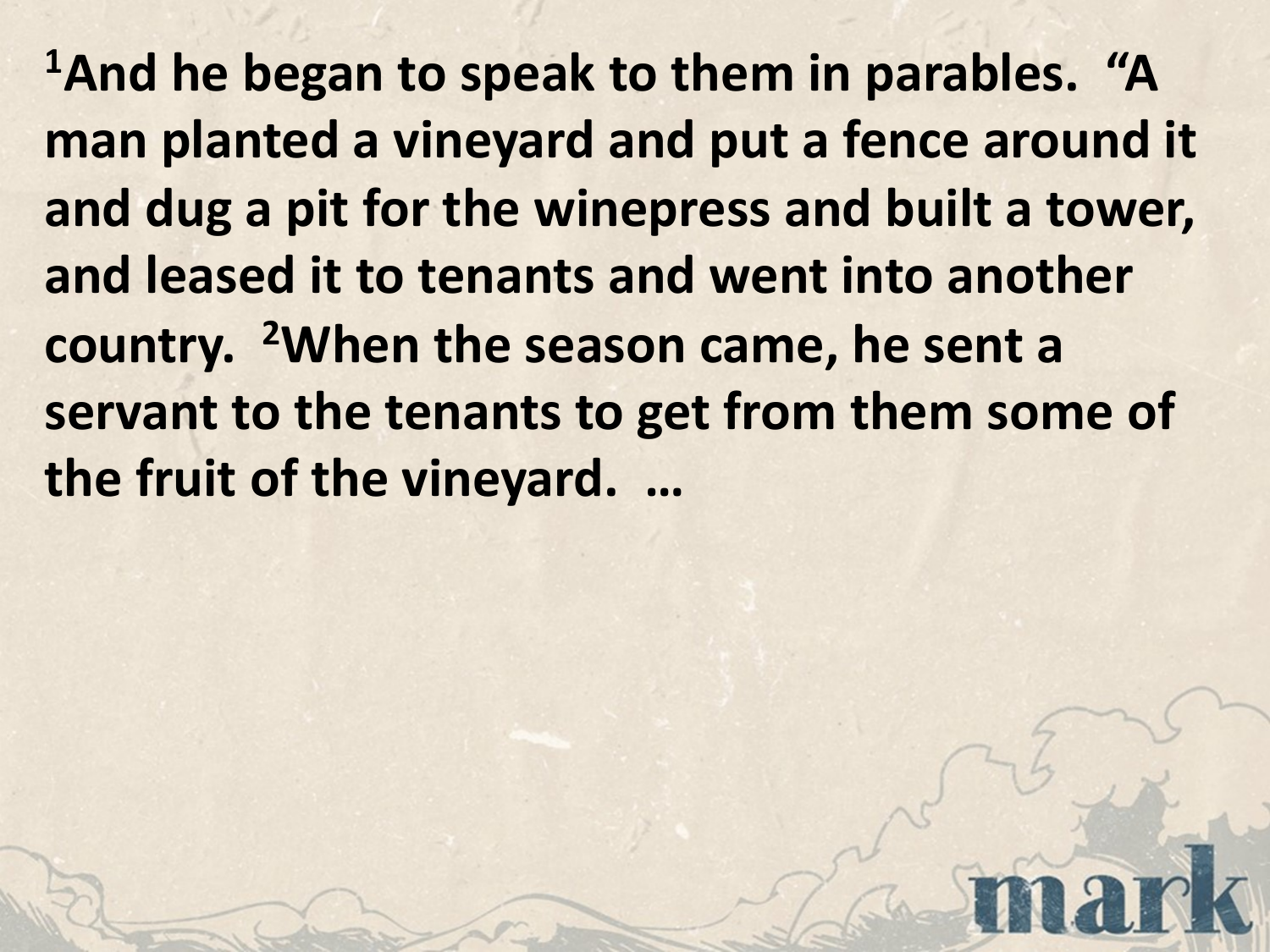**3And they took him and beat him and sent him away empty-handed. 4Again he sent to them another servant, and they struck him on the head and treated him shamefully. 5And he sent another, and him they killed. And so with many others: some they beat, and some they killed.**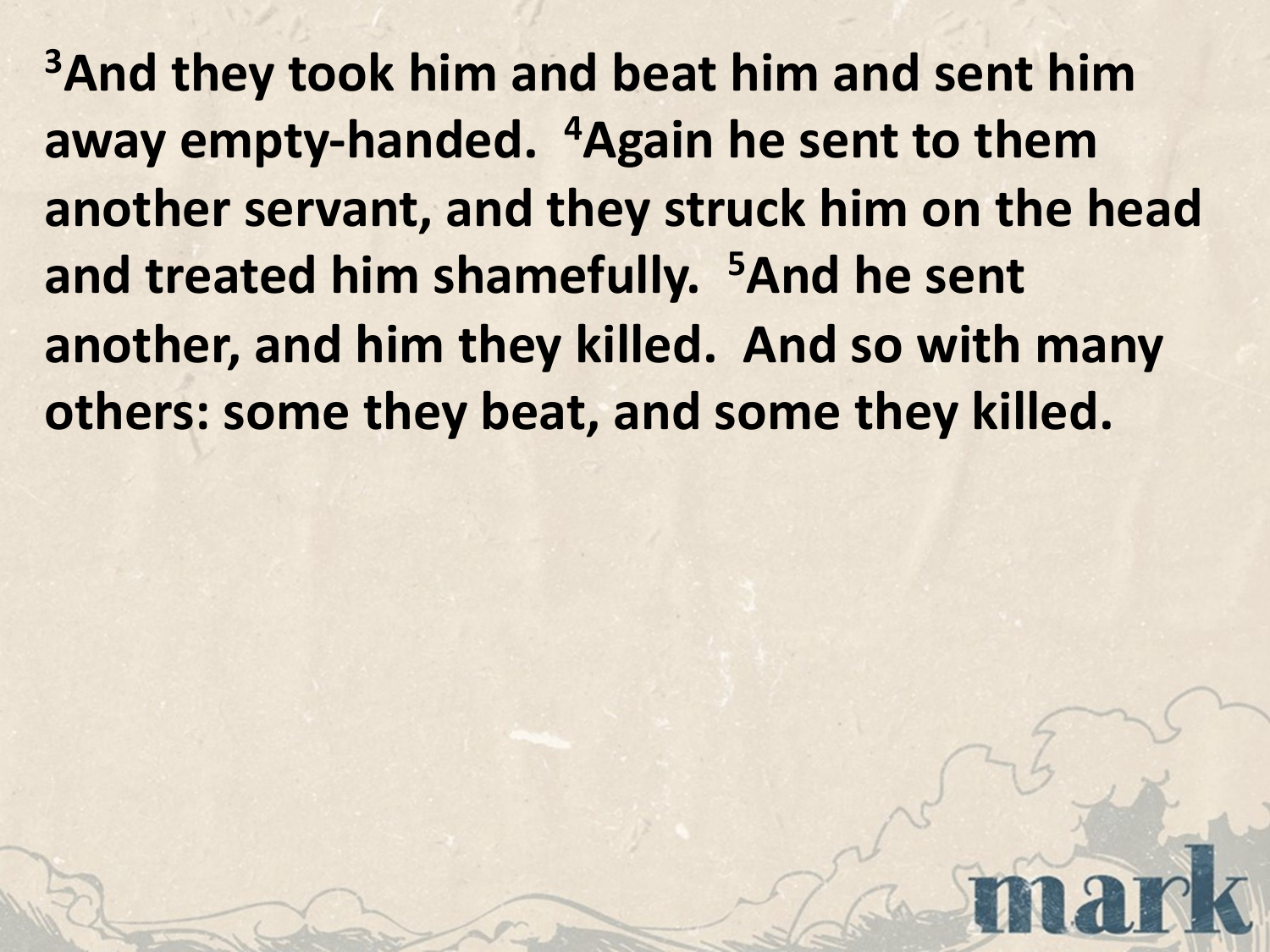**Let me sing for my beloved my love song concerning his vineyard: My beloved had a vineyard on a very fertile hill. He dug it and cleared it of stones, and planted it with choice vines; he built a watchtower in the midst of it, and hewed out a wine vat in it; and he looked for it to yield grapes, but it yielded wild grapes.**

Isaiah 5:1-2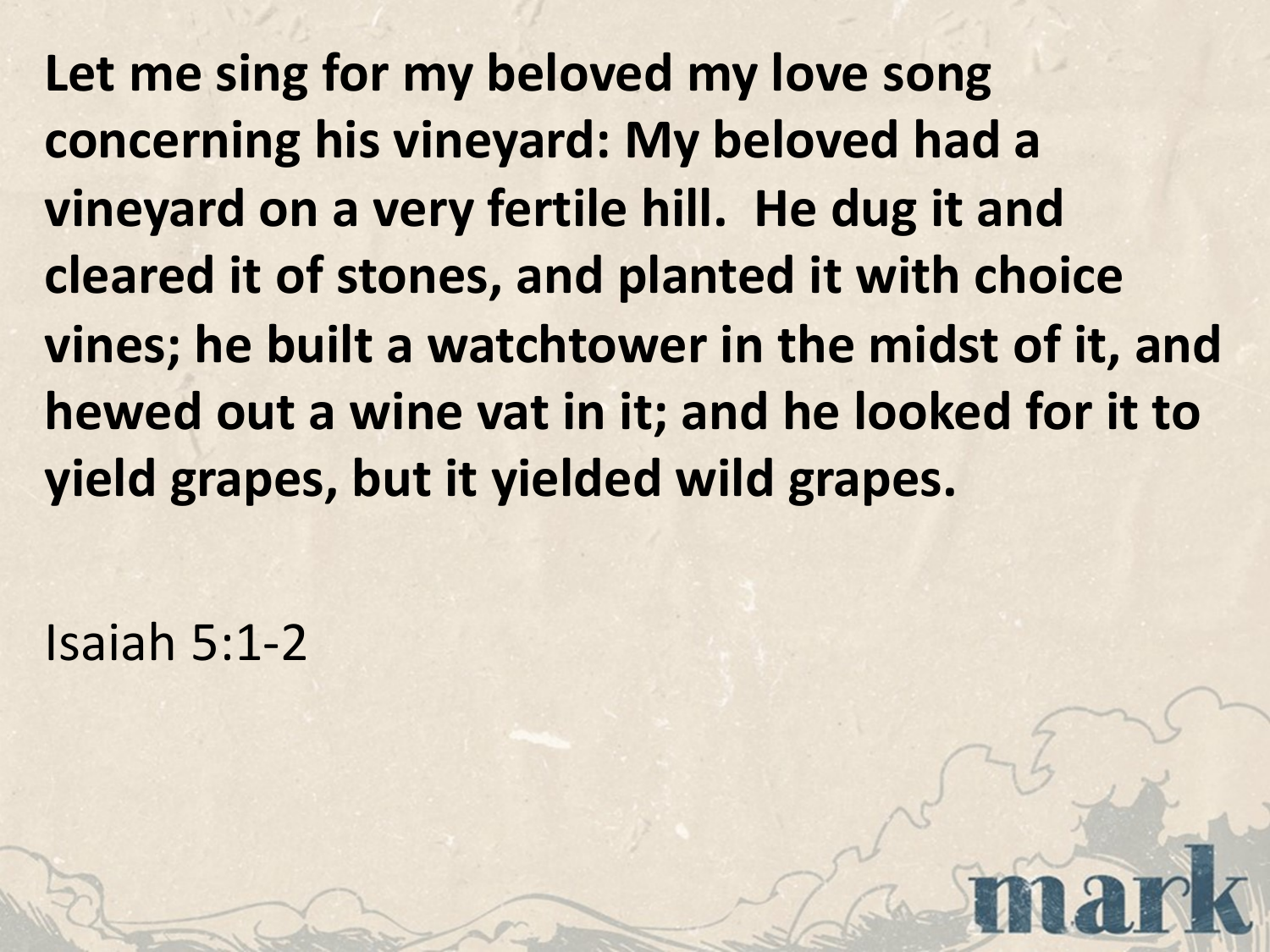**6He had still one other, a beloved son. Finally he sent him to them, saying, 'They will respect my son.' 7But those tenants said to one another, 'This is the heir. Come, let us kill him, and the inheritance will be ours.' 8And they took him and killed him and threw him out of the vineyard. 9What will the owner of the vineyard do? He will come and destroy the tenants and give the vineyard to others. …**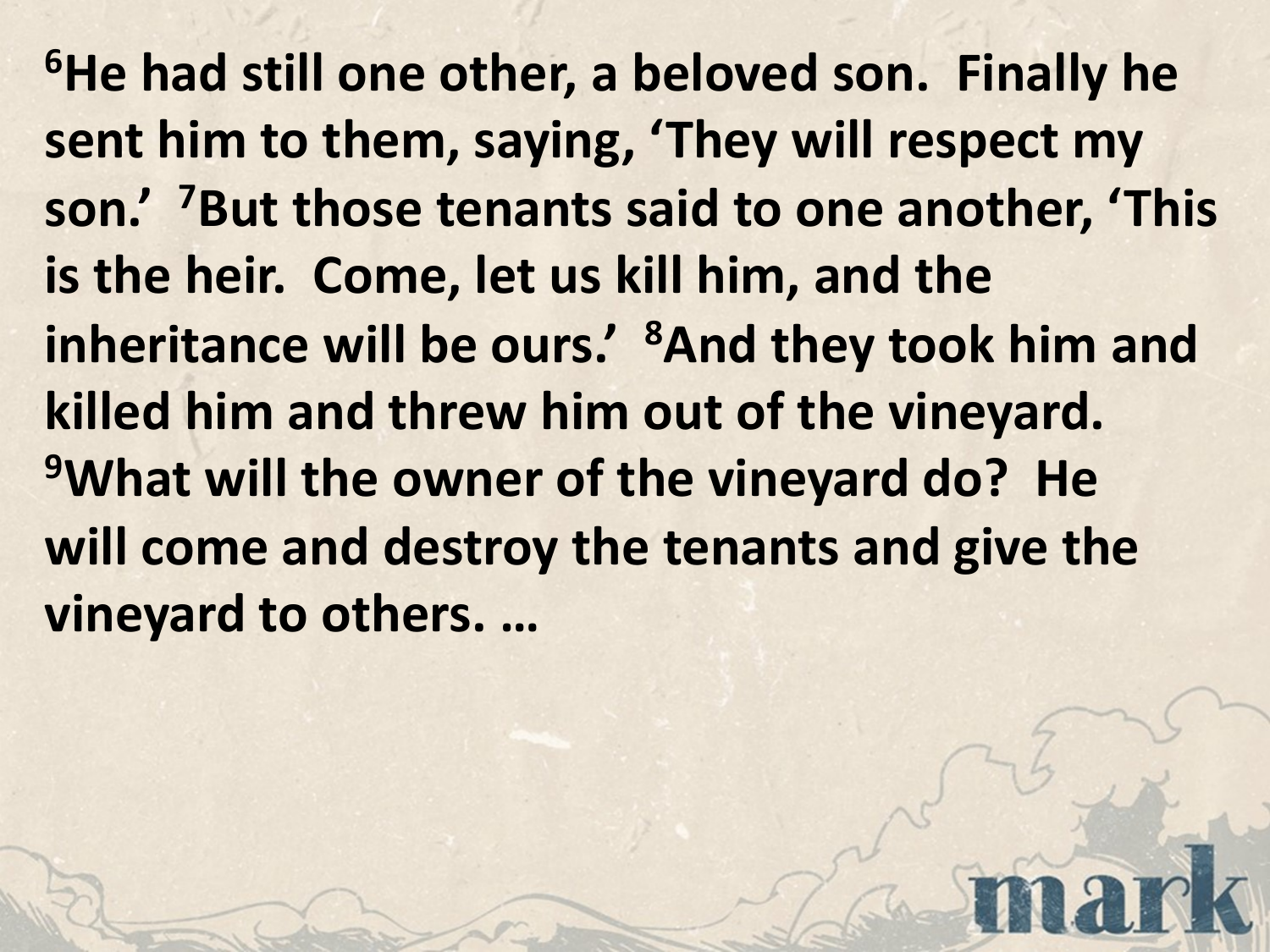**10Have you not read this Scripture: "'The stone that the builders rejected has become the cornerstone; 11this was the Lord's doing, and it is marvelous in our eyes'?" 12And they were seeking to arrest him but feared the people, for they perceived that he had told the parable against them. So they left him and went away.**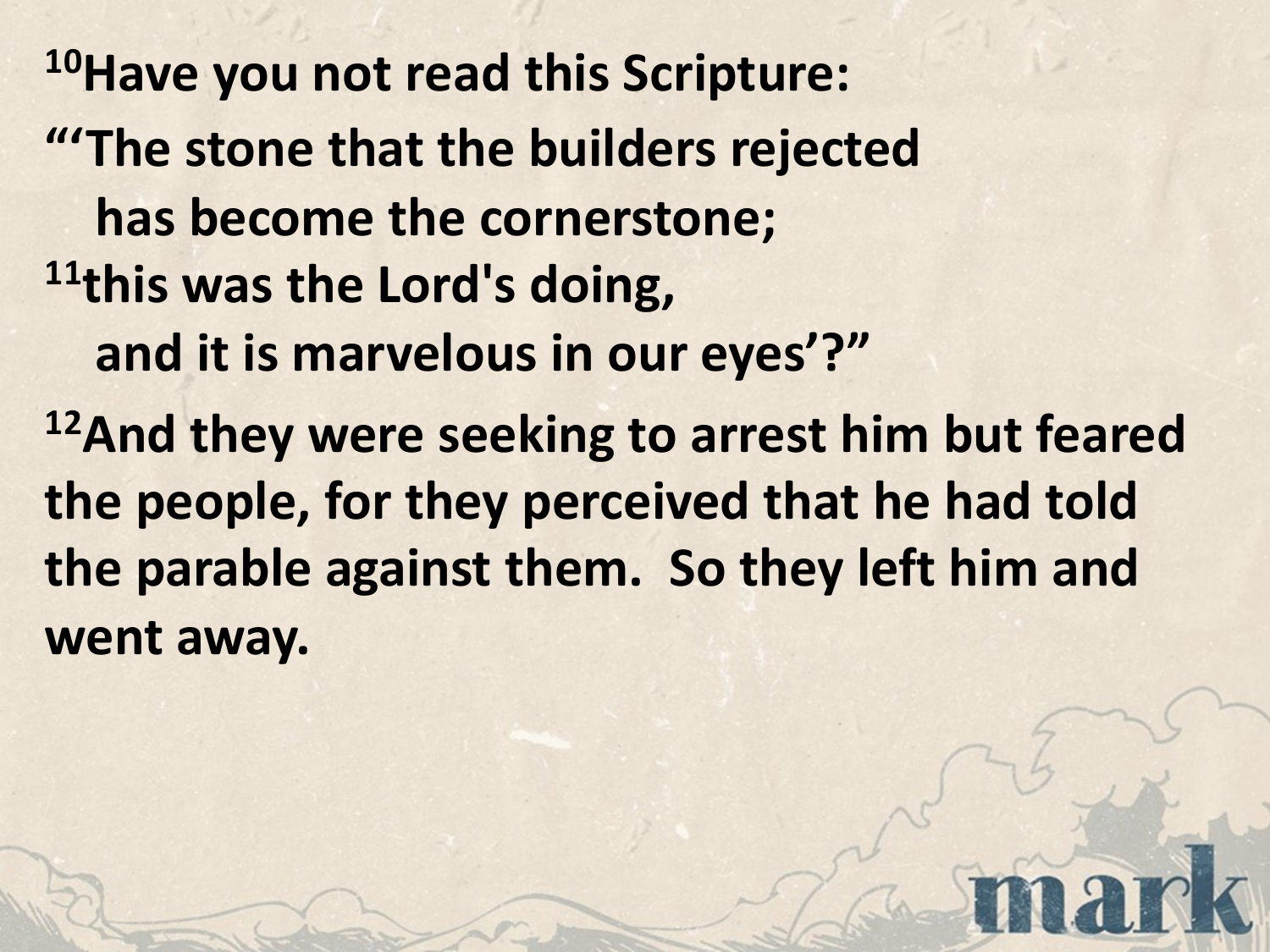## **During this time of reflection:**

## **Am I taking care of the Lord's vineyard?**

nar